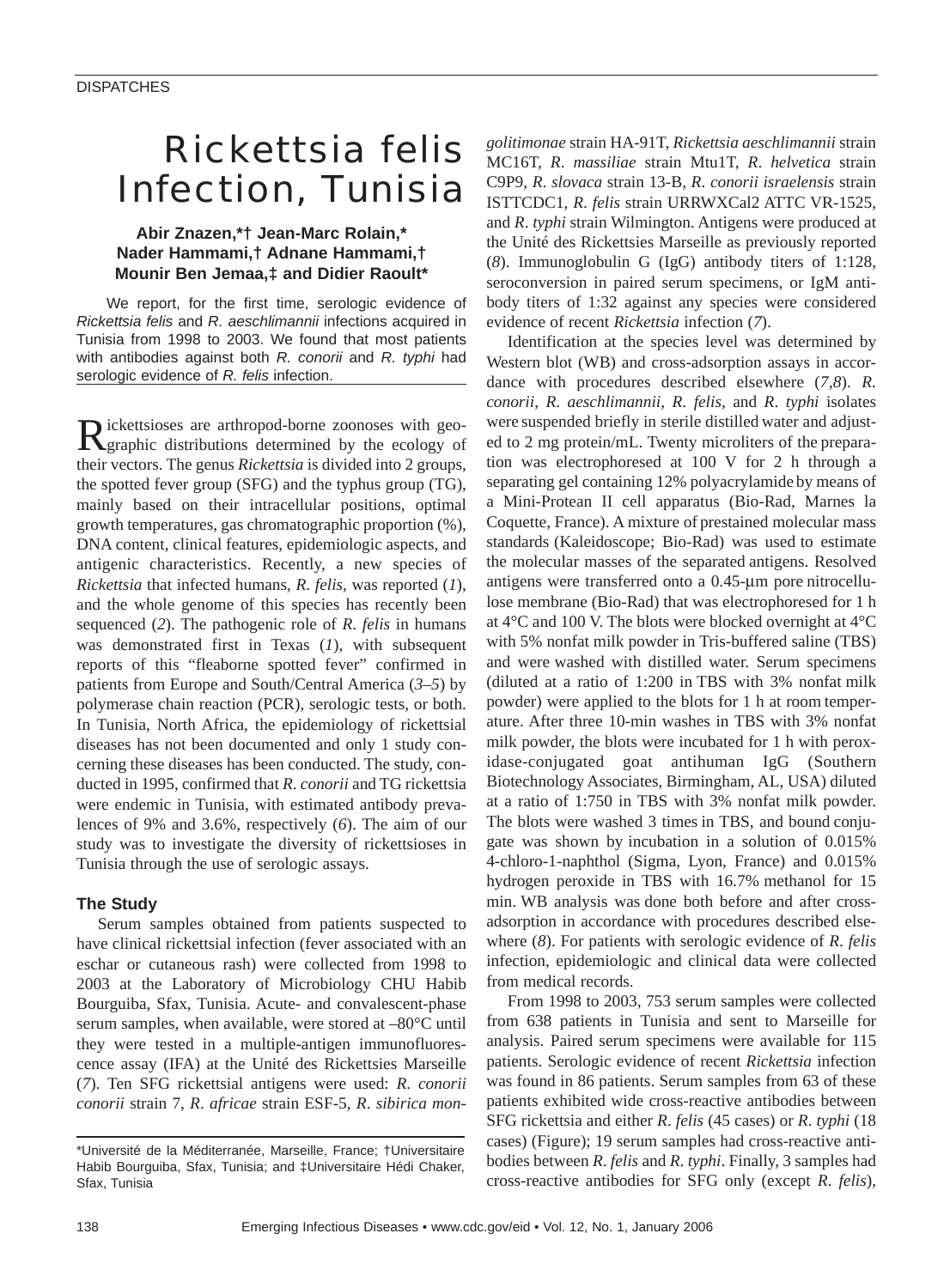

Figure. Pictures of immunofluorescence assay performed on serum specimens with proven *Rickettsia conorii* (A), *R*. *felis* (B), or *R*. *typhi* (C) infection showing cross-reactive antibodies. Antigens tested were *R*. *conorii* (column 1), *R*. *felis* (column 2), and *R*. *typhi* (column 3). The serum with *R*. *conorii* infection reacts with *R*. *conorii* and *R*. *felis* antigens but not with *R. typhi* (A). Conversely, the serum with *R. typhi* infection reacts with *R*. *typhi* and *R*. *felis* but not with *R*. *conorii* (C). Finally, the serum with *R*. *felis* infection reacts with *R*. *felis*, *R*. *conorii*, and *R*.

and 1 serum sample was positive for *R*. *typhi* only. WB with cross-adsorption analysis was performed for 21 serum samples, yielding species-level identification for 19 cases as follows: 3 *R*. *conorii*, 2 *R*. *aeschlimannii*, 6 *R*. *typhi*, and 8 *R*. *felis*.

Clinical data were available for only 1 patient with *R*. *aeschlimannii* infection. This patient had fever with meningitis without inoculation eschar or cutaneous rash. Serologic and clinical characteristics were available for 8 patients with *R*. *felis* infection (Table); most of the patients lived in urban areas, and 1 came from Libya. All 8 patients had fever and a maculopapular rash, and none reported a history of flea or tick bite or had an eschar. Two patients had peripheral adenopathy on admission: cervical and inguinal in the first patient and axillary and inguinal in the second patient.

#### **Conclusions**

In this study, IFA and WB identified *R*. *felis* infection in patients from Tunisia. Serologic cross-reactions are common among *Rickettsia* species in both the SFG and TG. A difference in specific IgG or IgM antibody titers has been useful for distinguishing murine typhus from epidemic typhus (*8*). More sophisticated serologic methods are needed to identify the causative agent at the species level (*9*). WB performed on 7 of 18 serum samples with crossreactions between SFG, *R*. *felis*, and *R*. *typhi* confirmed the diagnosis of *R*. *felis* in 5 patients and TG rickettsia in 1 patient; the diagnosis remained undetermined in 1 patient. Recently, the whole genome of *R*. *felis* has been sequenced and demonstrated genetic similarity with *R*. *typhi* but showed some genes missing from the *R*. *conorii* genome (*2*). Thus, *R*. *felis* may be the major cause of crossreactions between *R*. *typhi* and *R*. *conorii* or other tickborne spotted fever agents. Cross-reactions between the 2 groups of *Rickettsia* have been puzzling because this activity is not reported in experimentally infected guinea pigs and mice (*10*). In fact, we speculate that many of the reactions with both *R*. *typhi* and *R*. *conorii* are caused by *R*. *felis* infection. This hypothesis is supported by our findings of cross-reactivity in serum specimens from 5 of 7 patients with confirmed *R*. *felis* infection. Indeed, when antigens are not available, this cross-reactivity should be a good screening method for *R*. *felis* infection. Alternatively, all serum specimens exhibiting cross-reactivity between *R*. *typhi* and *R*. *felis* only were considered to be TG rickettsia infection after WB.

To the best of our knowledge, this is the first report of patients with *R*. *felis* and *R*. *aeschlimannii* infections in Tunisia. In Morocco, similar results have been reported (*11*). Several cases of SFG rickettsioses have been reported from North Africa, including 1 patient with *R*. *aeschlimannii* infection from Morocco (*12*) and 1 patient with *R*. *sibirica mongolitimonae* infection from Algeria (*13*). These results are not surprising since vectors of *R*. *felis* and *R*. *aeschlimannii* are present in North Africa (*14*). Indeed, *R*. *aeschlimannii* has been isolated from *Hyalomma marginatus* ticks collected from camels in Morocco (*15*), and *R*. *felis*–infected fleas in Algeria have been recently reported (*14*). Since *R*. *felis* has a worldwide distribution and infestation with these fleas is very common, *R*. *felis* and fleaborne spotted fever may occur worldwide.

Only a few human cases of *R*. *felis* infection diagnosed by serologic tests or PCR have been reported: 1 case from the United States (Texas) (*1*), 3 from Mexico (*3*), 2 from France, 2 from Brazil (*4*), and 2 from Germany (*5*). In the